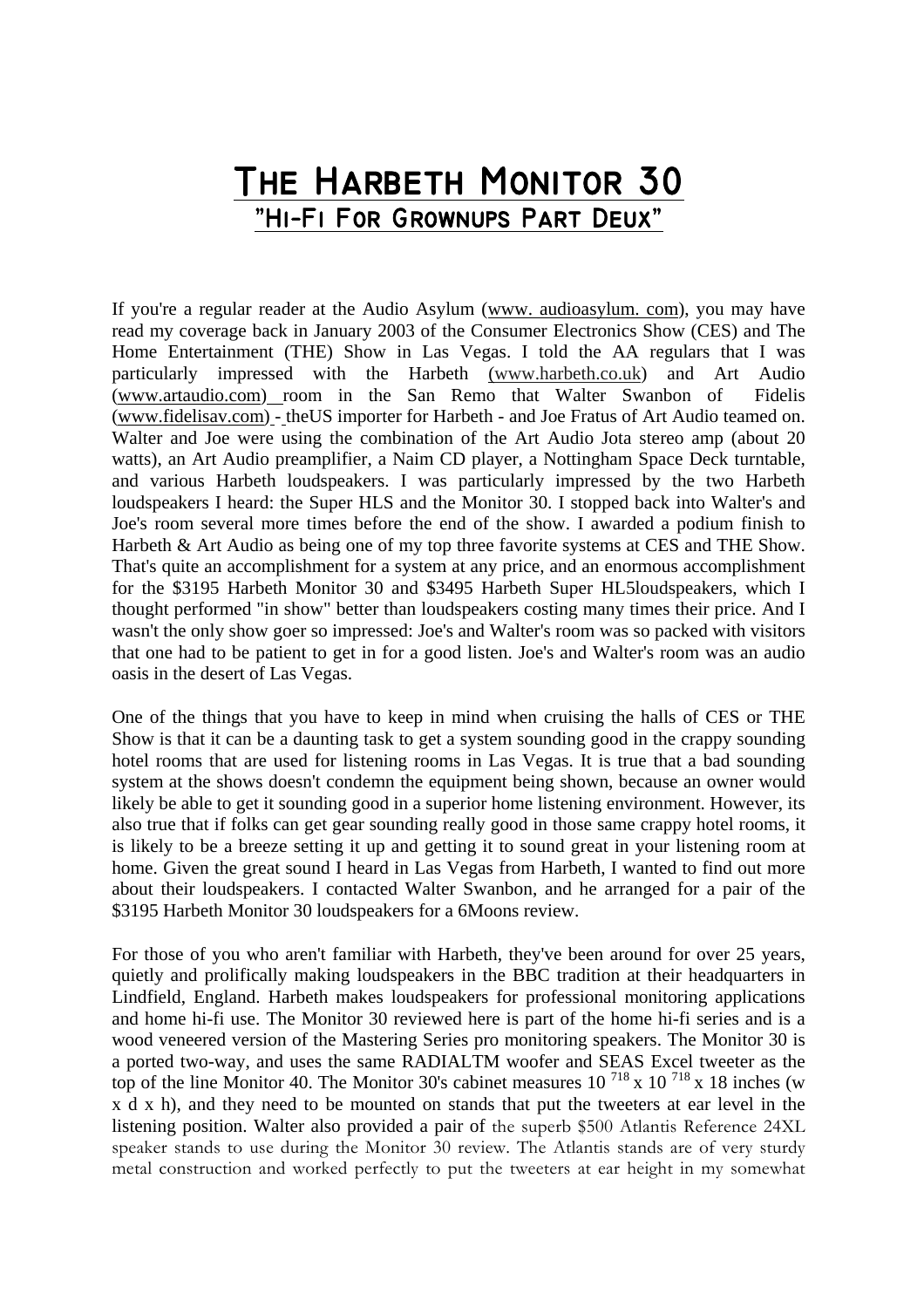taller than usual listening seat. The 24XL's are made from high-carbon steel and have four three-inch by three-inch pillars that can be shot or sand filled to reduce resonances. They come with spikes that can be inserted into the bottom of the stands to secure them to the floor after you get the positioning sorted out.

I ended up evaluating the performance of the Harbeth Monitor 30s in two amplification contexts. Originally I had just planned on using just the Naim NAC 112 preamplifier (\$1250) and the 50 watt Naim NAP 150 power amplifier (\$1550) for the review, which you can read about in the Naim 112/150 review here at 6Moons http://www.6moons.cam/audioreviews/naim/prepow.html), and which you should rightly consider to be part one of the Harbeth Monitor 30 review. However, in a wildhair moment I also tried hooking up my 3 watt Fi 2A3 monblock SET amplifiers (\$2950) with Tom Evans Design Vibe preamplifier (\$5200). Normally I wouldn't even think of hooking up a 3 watt SET amplifier to an 85 dB sensitive loudspeaker. It seems to be a rather absurd pairing, but with the words of Vu Hoang - owner of Ddja vu Audio - echoing in my memory, "you just never know until you try an SET-speaker combination whether it will work or not - and the results can sometimes be surprising" I decided to give it a try. Guess what? The Fi's and the Harbeths work fine together - but more on that in a minute. For both systems I used the same source components: a Meridian 508.20 CD player both in stand-alone mode and as a transport for the mighty Audio Logic 2400 vacuum tube DAC, and the impressive Magnum Dynalab MD-90 Triode FM tuner from Canada that I had in for review.

Ok, let's start with the absurd by talking about the Harbeth's in the context of the 3 watt Fi 2A3 monoblocks, the Tom Evans Design Vibe preamplifier, the Meridian 508.20 CD player used as a transport for the Audio Logic 2400 vacuum tube DAC, and all wired together with Cardas Golden Reference interconnects and speaker cables. I really thought hard about whether I should even report on my results using the 3 watt Fi amps with the 85 dB sensitive Monitor 30's. I mean it seems rather absurd, at least until you listen to them together, and at which point you say "Wow, that really sounds good," which was exactly the reaction of visiting TAS writer Stephaen Harrell. But be forewarned: my present listening room is of moderate size, and Stephaen and I both tend to listen at lower volume levels than a lot of people. The average listening levels during Stephaen's visit were in the mid-700 range, with which I am perfectly content. If you listen a lot louder than that, look elsewhere for an amplifier with more muscle, like the afore referenced Naim.

Do you have a favorite classical performance? One of my favorites is The Royal Ballet Gala Performances under the direction of Ernest Anserment (Classic LDSCD 6065). It's got some grand old chestnuts: The Nutcracker Suite Op. 71 a, La Boutique Fantasque, Coppelia, Giselle, Swan Lake, Carnaval, The Sleeping Beauty, op. 66a, and Les Sylphides. There isn't a clunker on the two discs. Take the Nutcracker, the great Tchaikovsky ballet, as an example: About a minute and a half into the piece there is an electrifying contribution from the strings that sweeps from right to left across the soundstage. That little number is repeated numerous times in the piece and never fails to raise goose bumps on me! It's the musical equivalent of an adrenalin rush - swoosh!

The Harbeth's capture the tone of strings in exemplary fashion, with just the right amount of rosiny texture being present to make recordings life-like in the musical sense, and that's a treat. No steely and wiry strings here, they're the real deal - classical lovers take note - you'll be hard pressed to find better string tone anywhere.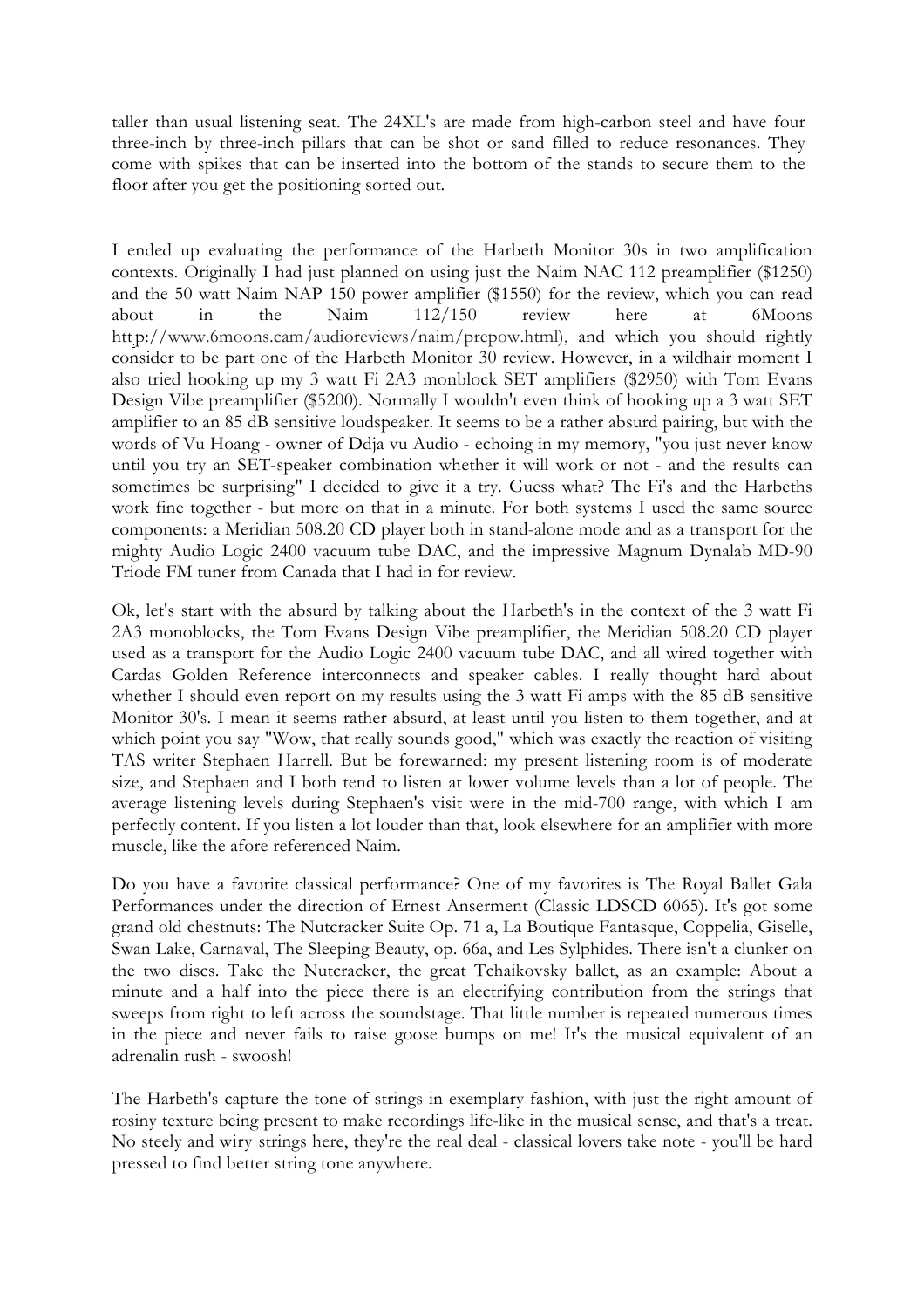The Monitor 30's let the full thrill of a performance come straight through with a musically natural level of resolution intact. However, if you listen closely you'll notice that the Monitor 30's don't pass on the last little bit of detail, air and space that the FiVibe combo is capable of. It doesn't impact the message of the music, and actually makes long listening sessions both relaxing and refreshing. As a case in point, as I was working on the draft for the review I had put on Chris Smither's Train *Home* (Hightone Records HCD 8158) and played it through three times before coming up for air. I didn't even think about the fricking sound or equipment the entire time. I was just grooving to Chris singing and playing his Collings acoustic guitar, and I totally forgot about the sound and the equipment, which is one of the greatest compliments you can bestow on any loudspeakers. I was focused on Chris's guitar playing and the meaning of his lyrics, and thinking about how much I like his take on life's absurdities, and how ell he communicates that in his music. I really wonder if most hi-fi buffs have ever listened to an album all the way through, let alone three times in row. If you've never done that, it probably means the `sound' of your gear is screwing up the message of the music, and you should donate it to Wiley Coyote for explosives practice, and then get something that can draw you into the music.

Just for kicks I thought it would be fun to directly compare the little 85dB sensitive Harbeth's with the big l 105dB sensitive Avantgarde Duos - about as different in sensitivity and speaker size as you can get! It was an interesting exercise, and the outcome was a little unexpected. Take image size and dynamics for example: Avangarde's are known for their life-size images and dynamic prowess, which you would expect given the size of the speakers and the fact they are highly efficient horns. What was unexpected was that the little Harbeths have an image size nearly the equal of the big Duos! Not! Yes it's so! The image size of the Harbeth's is a little smaller, but not by much. It is quite a feat for a small two-way monitor loudspeaker to sound like a big speaker. The Duos kicked the Harbeth's fanny in dynamics as you would expect, but that is not a criticism of the Harbeths per se, it's the same outcome with any box enclosure loudspeaker when going up against the Duos. Having said that, if you don't have a pair of Duos in your listening room to compare to, you'll likely think the Harbeths dynamics are just fine, which they are.

The Duos bring the performance a little closer to you in perspective than the Harbeth's, and they are both smoother and more detailed sounding overall. The Harbeths sound more extended in the high frequencies, and they are according to the results I got with a Radio Shack sound level meter and the Stereophile Test CD 2: The Duos' tweeters sign off above 16 kHza somewhere (the next frequency step on the CD is 20K at which the

Duo's tweets don't register at all), and the Harbeths keep on sailing up to 20 kHz It's another story with the low frequencies, as the Duos can go flat down to 20 Hz, whereas the Harbeth's start rolling off pretty quick after 50 Hz, and are down 16 dB at 20 Hz. But think about that for a minute, the Harbeth's still go down to 20 Hz, and with the 3 watt Fi amplifier! I guess that sort of amazes me, but that's not all: the Harbeth's are down only 10 db at 31.5 Hz. What that means is the deep bass is not MIA, but rather peeking out at you discreetly from a distance. So here's the take home story: the Harbeths do well in terms of bass extension for a small two-way speaker, and when you are listening you never notice anything missing.

I really like the fingerstyle guitar album LJ Plays the Beatles (Solid Air Records SACD2001) by Lawrence Juber, former Wings lead guitarist. LJ was asked by Paul McCartney to play lead guitar for Wings back in 1978. So you could say that next to one of the Beatles themselves - or in this case Paul McCartney - LJ may have more insight into the `feel' of the Beatles music than any other guitar player around. On this all acoustic set of fingerstyle guitar solos, LJ plays fourteen Beatles gems in inspired arrangements of his own. LJ uses DADGAD tuning on most of the songs, CGDGAD on two songs, and standard tuning on four of the songs. i,J's playing is spectacular. Through the Harbeths the artistry of Juber's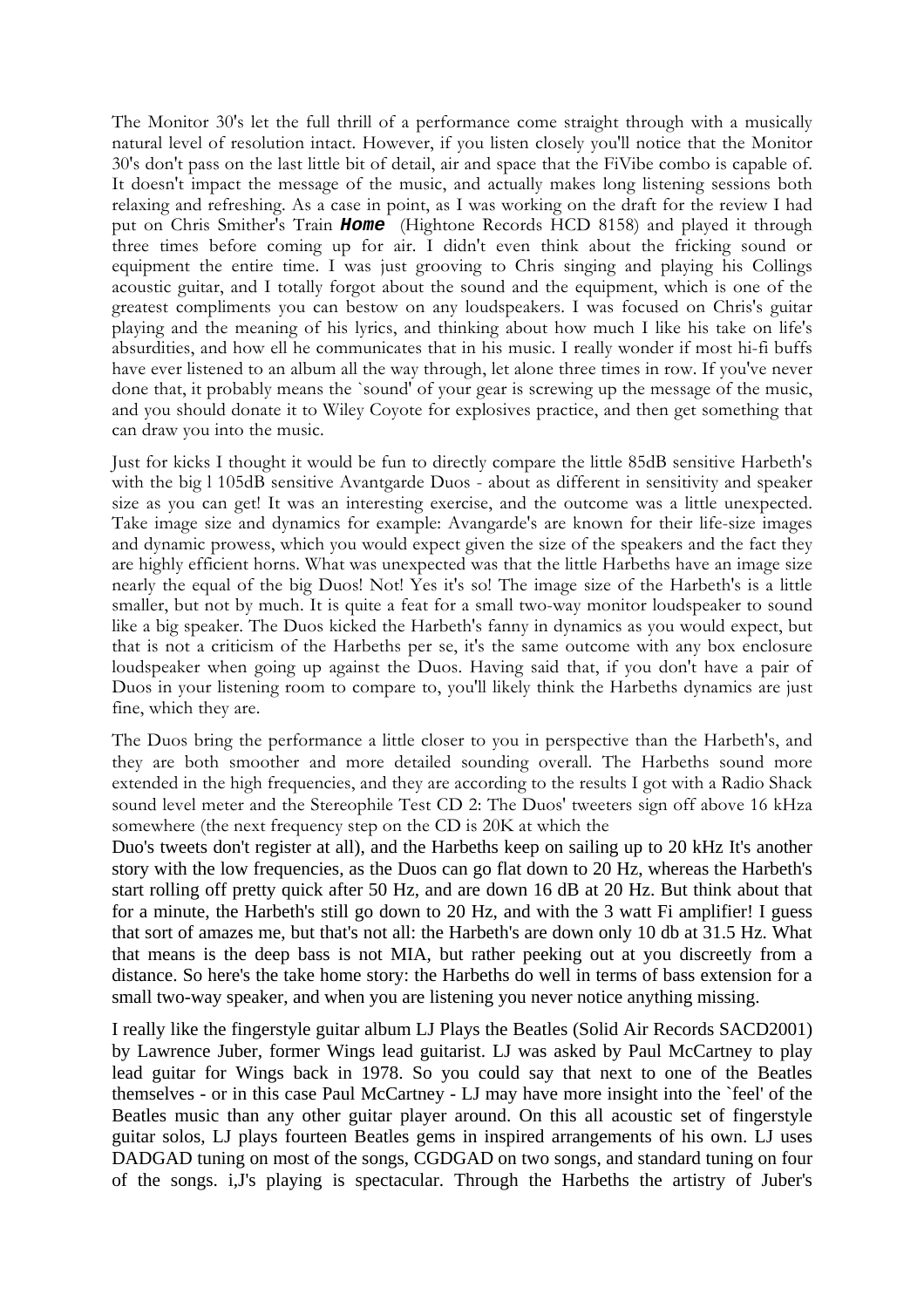fingerstyle guitar technique is full of life and musical color. There is a percusive nature to LJ's playing, and a note-by-note dynamic reactivity that keeps me in continual state of surprise and awe as I listen. The Monitor 30s slightly soften and round the sound of the guitar, warming it up a little in comparison to real life, albeit in a way that is entirely consonant with the music. Every time I listen to "Let It Be" I am in awe at the emotiveness that LJ is able to evoke with his playing. Listening to "Let It Be" through the Monitor 30s is the auditory equivalent of viewing a beautiful sunset: there is a cheering warmth of color, a beautiful interplay of light and dark elements, and a sense of awe and reverence at a wondrous moment of beauty.

I experimented with several speaker placements during the review period. I placed the speakers about 6 to 7 feet apart depending on their distance from the front wall, and at positions approximately 24, 36, and 59 inches out into the room, toed in to the listening position so that only the front baffle could be seen. The Harbeths sounded good and transmitted the musical message everywhere I placed them in the room, but they were at their best when placed further out into the room at 36 or 59 inches. With the Fi & Vibe combination they were impressive in a near field listening setup with the rear of the cabinet 59 inches from the front wall with the speakers 7 feet apart, and with 7.5 feet to the listening position. When using the Naim NAC 112 preamplifier and NAP 150 amplifier, I placed the Harbeths 36 inches into the room from the front wall and the soundstage really opened up over the 24 inch position to give a nice layered effect from front to back with well localized and solid life-like images.

Let's talk about the Fi-Vibe combination versus the Naim 112-150 combination for a moment. There's no question in my mind that the Fi-Vibe combo *sounds* better than the Naim combo through the Harbeths, and it plays music very well too. When played through the Avantgarde Duos the Fi-Vibe combination is spellbinding: the added resolution, soundstaging, dynamics, and expanded palette of tonal colors make it the most satisfying system I have ever owned. Yet in terms of the Monitor 30s, the Naim plays music better through them, and in a more engaging fashion than does the Fi-Vibe combo. There are some combinations of gear that are magic together, where the whole is greater than the sum of the parts: ProAc 2.5 loudspeakers and Cary 805C amplifiers, Merlin loudspeakers and Joule Electra amplifiers, and Cain & Cain loudspeakers and Art Audio amplifiers to name a few. Add to that list the Harbeth Monitor 30 loudspeakers and the Naim 112-150 combination - its magic!

You really ought to go read the Naim 112-150 review (http:/lwww.6moons.com/audioreviews/naim/prepow html) here at 6Moons when you get done reading this review to get the full scoop on how well the Naim gear works with the Harbeth Monitor 30s. TAS-meister Stephaen Harrell described the Harbeth-Naim combo as soft, warm, and propulsive during a recent visit. He's exactly right. And believe me it can be an addictive combination. There were times during the review process when only a Harbeth-Naim fling could assuage my musical desires. Then after a bit I would go back to my Duo-Fi-Vibe combo and be carried away to musical bliss by its charms. Oh, the sweet torture of it all.

The character of the Harbeth Monitor 30's is to the warm side of neutral, and they are slightly dark sounding. This effect is more pronounced with the Naim components than it is with the Fi & Vibe combination, which is more brightly lit. Whether paired with the Nairn components or the Fi & Vibe, the Harbeths are a bit soft sounding. In Harbeth's marketing brochure the Monitor 30 is described as being warm, involving and having "super resolution". I would say that they are indeed warm and involving, but as for super resolution I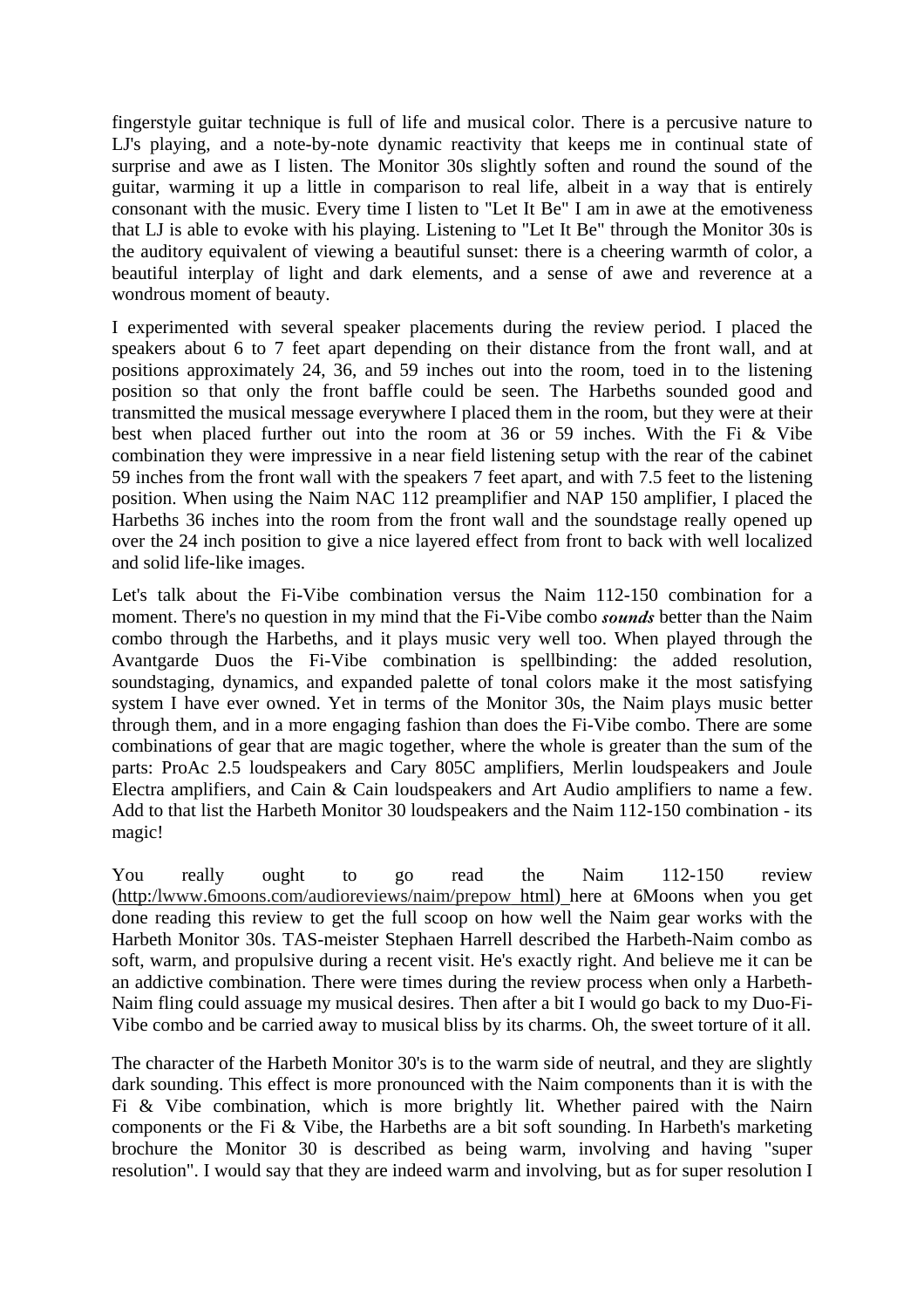would say not really. Good resolution yes, super resolution no, as they don't allow all the information to come through that the Fi & Vibe are capable of displaying.

Paired with the Naim components the Harbeths have a tremendous melodic and rhythmic sophistication that bests what I have heard from any other hi-fi rig. Stephaen was a little troubled by the Harbeth's bass response, thinking it was a little over blown. "Definitely out of balance with rest of the spectrum" says he. "There's an emphasis that calls attention to itself and becomes fatiguing." "Also, I like my bottoms ... erm ... my bass tighter and leaner than many." Me, I wasn't bothered by the bass response; instead feeling it gave a little extra oomph to the rhythmic drive of the loudspeakers. We were able to minimize what was troubling Stephaen by spiking the stands and adding small rubber pads to each corner for the speaker to rest on, and we did this without compromising their rhythmic prowess. I think filling the stands with sand probably would have minimized it even further, but I thought they sounded so good I didn't bother.

Harbeth had very specific design goals for their monitoring loudspeakers like the Monitor 30. They want their monitoring speakers to have a high level of clarity, a sense of spaciousness, and low coloration. They also want them to be natural sounding and easy to live with during long sessions in the studio, and to be balanced across the frequency spectrum. Finally, Harbeth wanted their monitors to have high value for their price. That's a pretty ambitious list of goals. So how does the report card turn out? I'd say Harbeth largely accomplished their design goals. The Harbeth's possess clarity, but perhaps not über alles levels of resolution. They are slightly colored in that they are somewhat warm sounding, which serves the music and beats lean sounding every time in my book. They are also easy on the ears in long listening sessions. As an important bonus you get the entire musical message portrayed convincingly at low listening volumes, something few loudspeakers seem to be able to manage, and something that is an important factor for me. You'll have to listen for yourself to decide whether or not you think the Monitor 30's are truly balanced across the frequency spectrum. They can put out a prodigious amount of bass for what is essentially a small two-way loudspeaker. I would tend to say the Monitor 30's are cannily balanced in the bass, and you can get them dialed into your tastes with a little careful positioning and setup. They also sound really good in off axis listening, so they are user friendly from a listening perspective, and don't force you to listen with your "head in a vice" like some loudspeakers do. Price is a subjective thing, and \$3195 for loudspeakers and \$500 for stands isn't chump change in real world terms, but I'd say the Monitor 30's have a lot of value for their price. They are of course a bargain when compared to the ridiculous price of most "high end" loudspeakers.

Who should consider buying the Monitor 30's? People who know what music sounds like and spend a lot of time listening to music are first on the list. Also, those in audiophile burnout with gear that is designed to emphasize "sound" should consider the Monitor 30 a good place to stop and get off the "high end" merry-go-round. The truth is that a lot of "high end" equipment is really expensive, poorly designed, and bad sounding crap that can't play music as well as a clock radio. The Harbeth is the antithesis of that: it is relatively affordable, and is designed to an extremely high standard, with a pro-level build quality that will last as long as you will. It also sounds great and plays music believably well. In the Naim review I worried that the hi-fi sound freaks wouldn't get the Naim gear, and I wonder the same thing about the Harbeth Monitor 30. But I get it. And music lovers will get it. So will musicians. Like Naim, the Harbeth Monitor 30 is hi-fi gear designed for people with more in their life than just audio.

The Harbeth's make music a no-fuss part of life, allowing the listener to enjoy a wide variety of music at varying levels of recording quality and still get the full musical wallop. During the